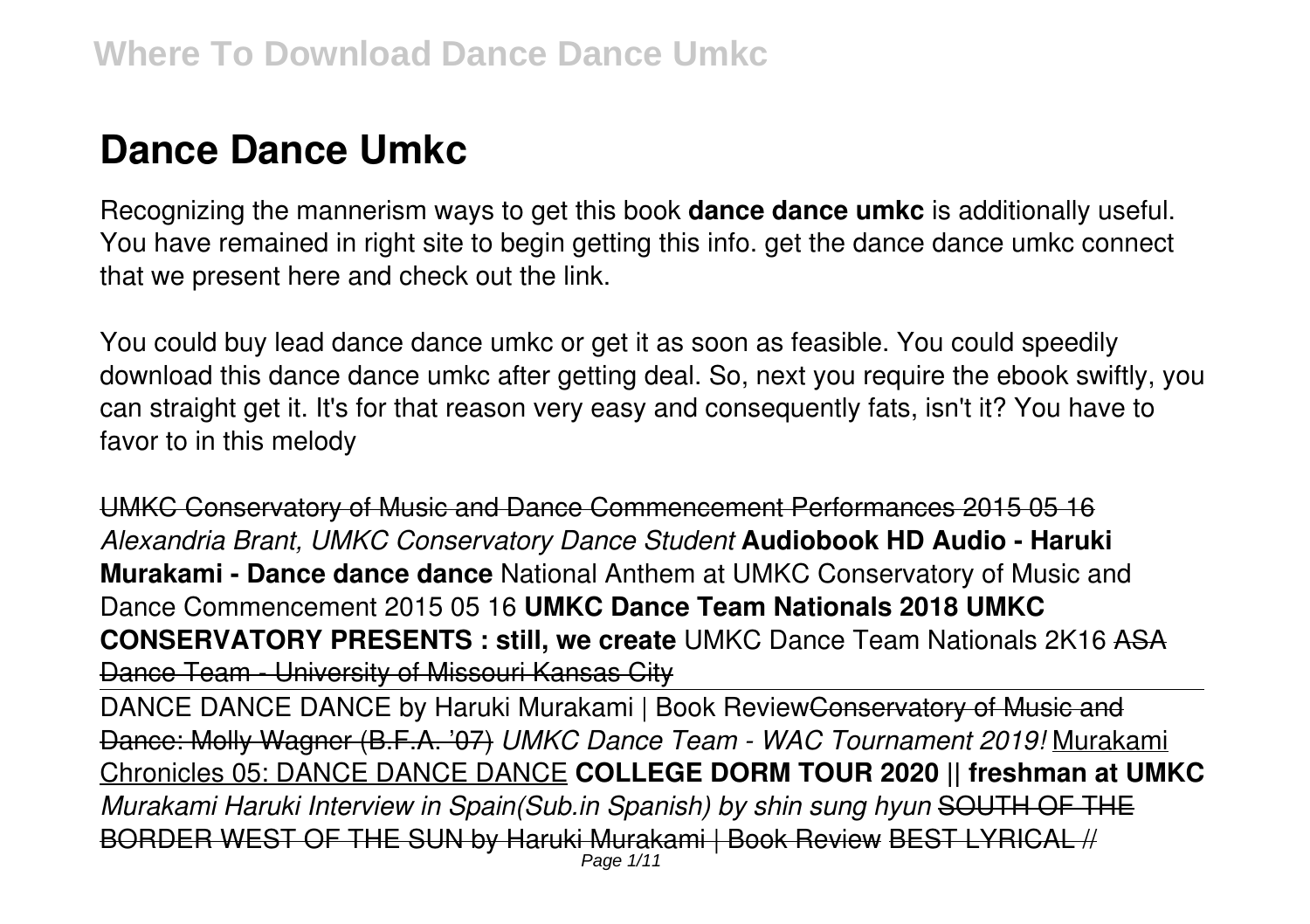HALLELUJAH - KITTY LEE DANCE [Omaha, NE] Variations on a Porazzi Theme of Wagner -Alfred Reed/ UMKC, Steven Davis The 7th Man by Haruki Murakami \"When We Love\" performed by UMKC Conservatory Singers Favourite Author: Haruki Murakami - Tips to get started \u0026 mini reviews A WILD SHEEP CHASE by Haruki Murakami | Book Review Kafka On The Shore by Haruki Murakami Haruki Murakami Dance Dance Dance 2 2 Audiobook in English UMKC-Cultural Night 2013-Bollywood dance 1, by Indus group HD *Every Step in The Book (Almost) - Line Dance (Dance \u0026 Teach in English \u0026 ??) UMKC Composers Guild December 16, 2020 Meet RooBot the UMKC Libraries' Robot Dance Dance Dance by Haruki Murakami - Book Chat* UMKC History Tour hosted by Chris Wolff: 3rd Floor Murals Kansas City Spanish Flu Outbreak of 1918 Dance Dance Umke The Dance program at UMKC focuses on dance technique and theory, and we are committed to advancing creativity. You'll create a strong foundation for your career in dance, rooted in ballet, modern dance and choreography. We champion the traditions of the past while preparing for the future through innovation, enterprise and arts advocacy.

# Dance | Conservatory | University of Missouri - Kansas City

DANCE 118 Analysis of Movement Credit: 1. This course in movement analysis will explore various aspects of modern dance. The topics that will be introduced are related to: the differences between ballet vocabulary and modern dance vocabulary, the reason and method behind the creation of modern dance, codified modern dance techniques versus non-codified modern dance techniques, Laban Movement ...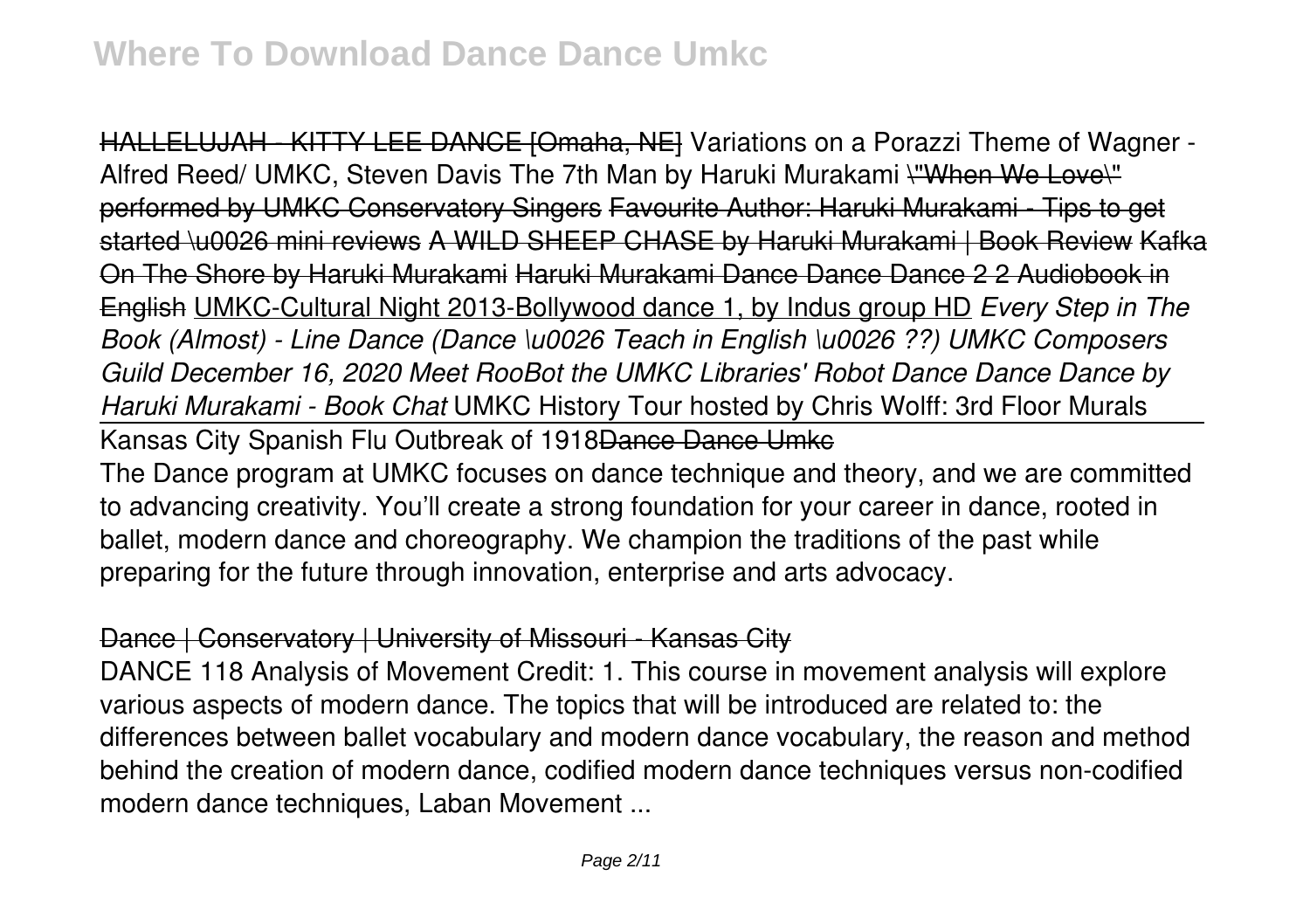# Dance (DANCE) < University of Missouri - Kansas City

Bachelor of Fine Arts in Dance Student Learning Outcomes. Students graduating from this program will: Demonstrate the fine technical skills of a professional performing dance artist. Employ the expressive skills of a professional performing dance artist. Synthesize advanced choreographic skills with compositional form.

# Dance < University of Missouri - Kansas City

UMKC's very own DDR club was founded in 2006, and it continues to grow in members each year, now connecting with DDR clubs from other schools. KU has recently started a DDR club, and on Tuesday nights UMKC DDR members make the drive to The University of Kansas (KU) to play and have fun with other people who enjoy the game.

#### Dance Dance at UMKC - University News

Ms. Brown (KB) is a well-known force in established dance. She is lauded at the highest levels of classical ballet for her exemplary dancing as a Principal Ballerina with the internationally renowned Dance Theatre of Harlem from 1973–95, under the direction of founding Artistic Director, Arthur Mitchell.

#### UMKC Conservatory Welcomes Dance Faculty Karen Brown

The Nutcracker Ballet has been charming audiences since 1972, and has become a holiday favorite in Kansas City. This year, two UMKC dancers are set to take the stage. UMKC junior Ava Wichser and senior Jennifer Scholl took part in Nutcracker auditions at UMKC in October,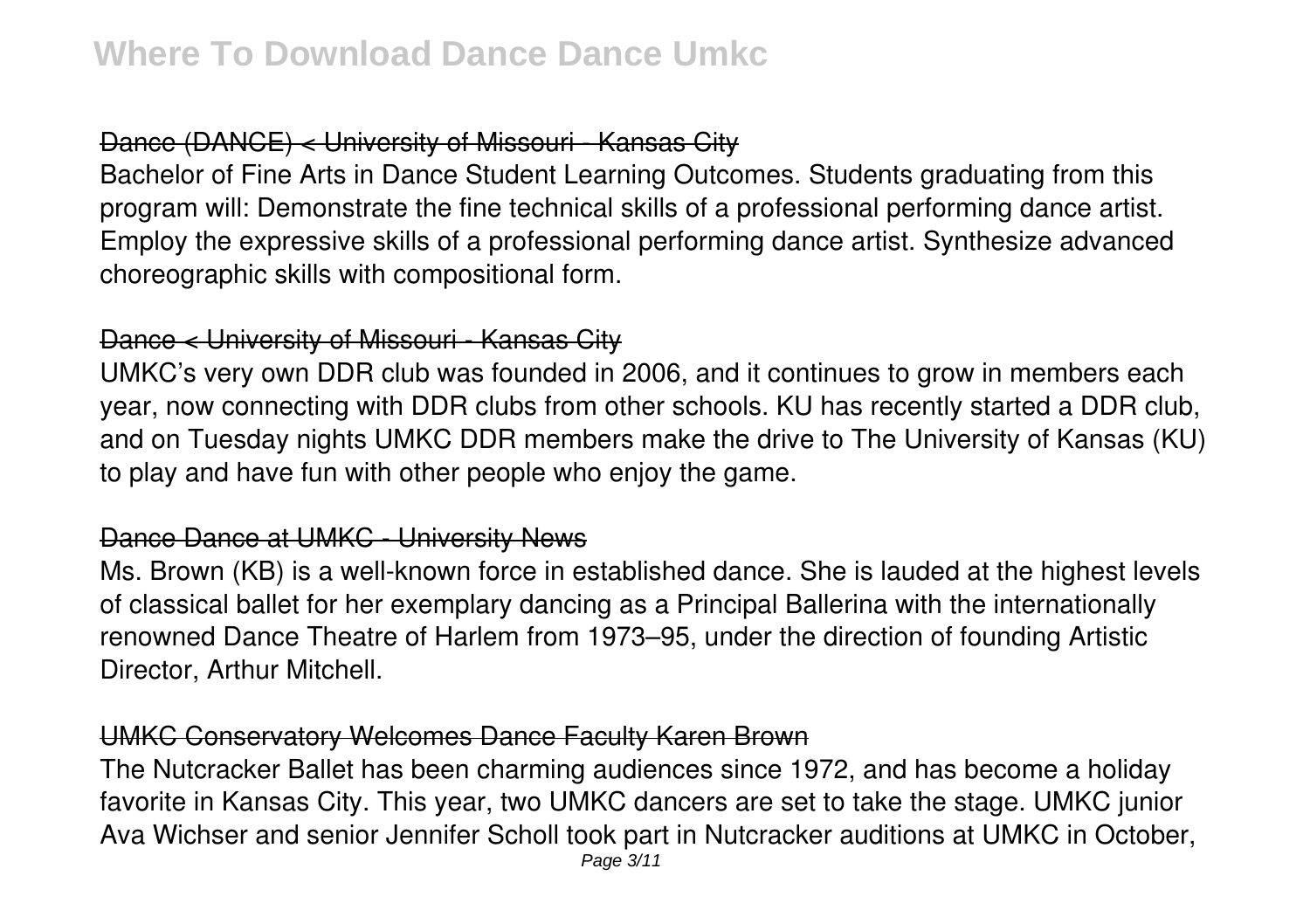and were ultimately selected to be a part of the show.

# Two UMKC dancers take the stage with KC Ballet ...

The Conservatory's classical dance program began offering a dual-emphasis program of ballet and modern dance in the 1980s, becoming one of the first institutions to provide this dualemphasis preparation. In 1981, the UMKC Department of Theatre was granted authority to offer the only Master of Fine Arts degrees in theatre in Missouri.

# Conservatory History - University of Missouri–Kansas City

Marisa danced on the Oak Park Pommies and UMKC Dance Team, loving the team environment and molding her teaching style. Marisa earned a BA in Child and Sport Psychology from UMKC in 2004. She has used that education to build her dancers and their self-esteem.

# Our Staff - Miss Dianna's School of Dance | Dance Studio ...

Two accompanying assistantships involve accompanying dance classes for the dance division. Applicants should be familiar with dance-appropriate repertoire consisting of simple melodies that can be repeated in even phrases, most often in multiples of 2, 4 or 8 measure phrases in various time signatures — 2/4, 3/4, 4/4 — such as polonaise, polka, marches, waltzes and adagios, as well as ...

Scholarships and Assistantships | Conserva Page 4/11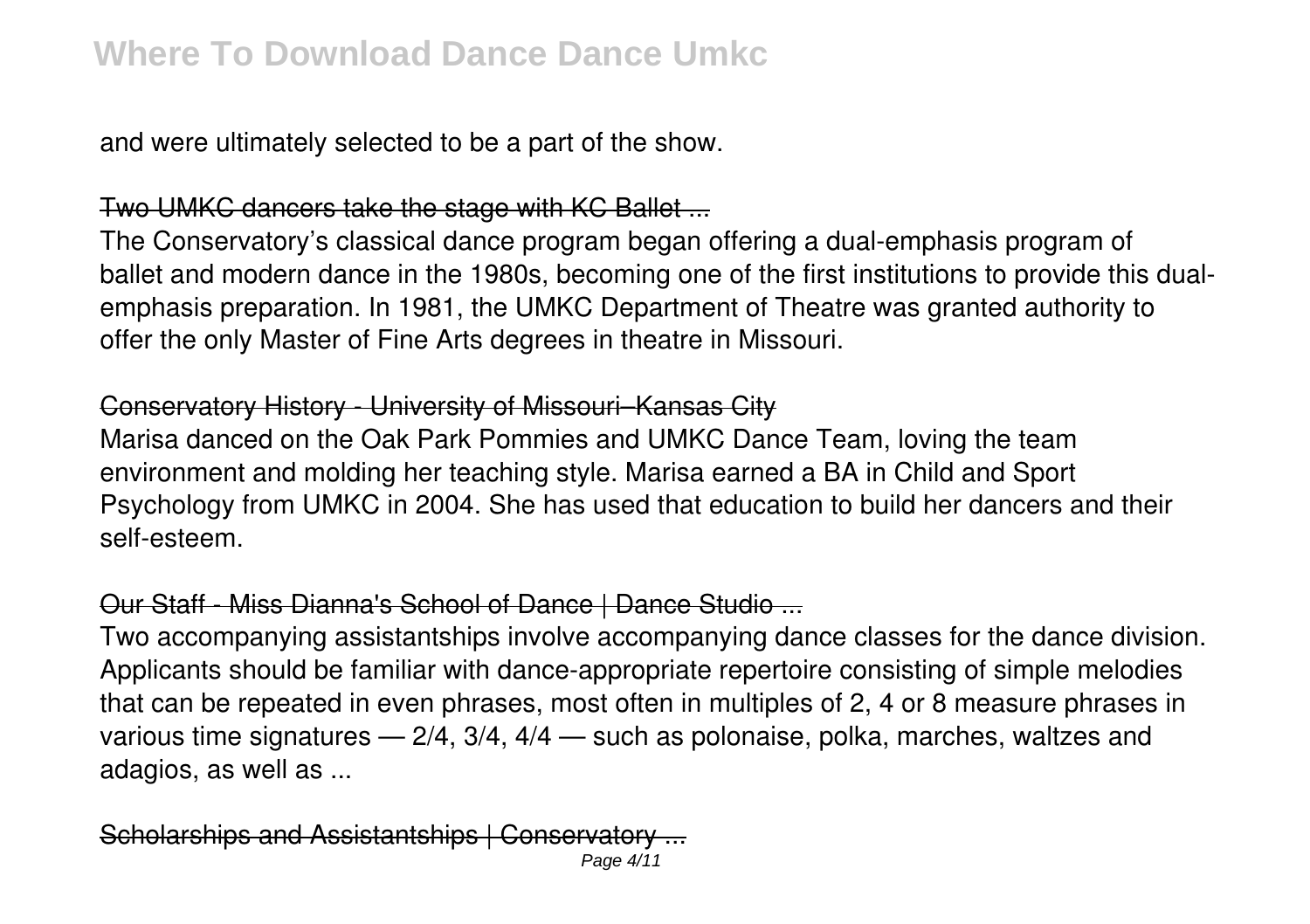Joseph Parisi is a professor at the UMKC Conservatory of Music and Dance where he conducts the Conservatory Wind Ensemble and serves as a music education and conducting faculty member. He is serving UMKC as Director of the Interdisciplinary PhD Program. Recognized as one of the most well-rounded faculty members at UMKC, Parisi has amassed an ...

#### Joe Parisi - University of Missouri–Kansas City

Dance 1 DANCE University Requirements General Education UMKC Essentials is the university-wide curriculum that all undergraduate students will complete. The 30-credit hour program includes a First Year

#### Dance - University of Missouri–Kansas City

University of Missouri-Kansas City. 816-235-1000. Volker Campus 5000 Holmes St. Kansas City, MO 64110 ...

#### Home | University of Missouri - Kansas City

Dance (DANCE) 1 DANCE (DANCE) Courses DANCE 107 Dance Production I Credit: 1 A study of the fundamentals of dance production including sound design and recording techniques, video and video editing, lighting design for dance, stage make-up, and costume design and construction. Laboratory projects will be coordinated with actual dance productions.

Dance (DANCE) - University of Missouri–Kansas City Page 5/11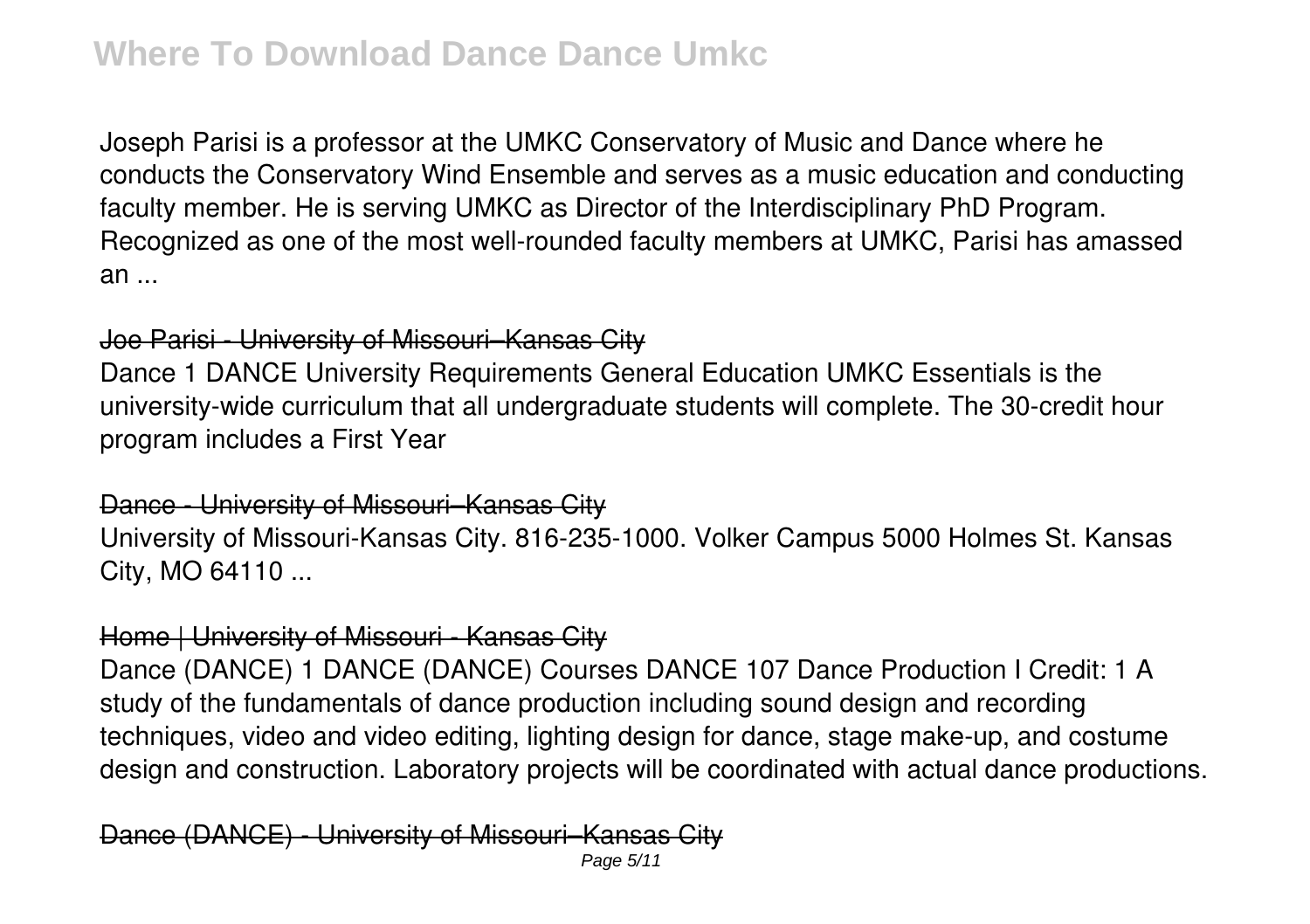He helps KCFAA achieve the mission of making dance accessible to all people, teaching young people critical life skills through dance and modeling interaction and multi-cultural community partnerships. Each year, the UMKC Alumni Association recognizes 16 alumni and one family with top honors. UMKC will honor Brownlee and other outstanding ...

# 'I have to dance!' | UMKC Today Archives

Due to situations surrounding Covid-19 and social distancing restrictions, the 2020 Dance Intensive has been canceled. August 17-21, 2020 The Conservatory Dance Intensive gives high school students (Grades 9-12) and middle school students (Grades 6-8) the opportunity to study with renowned performers and instructors.

UMKC Conservatory Dance Intensive | August 17-21, 2020 UMKC Conservatory Academy 5301 Charlotte St Kansas City, MO 64110. Phone: (816) 235-2741 Email: music-ce@umkc.edu

# Faculty | UMKC Conservatory Dance Intensive

Dance - University of Missouri–Kansas City UMKC Conservatory of Music and Dance Faculty Position Listings Nationally and internationally recognized for performance, composition, dance, teaching and scholarship, the Conservatory of Music and Dance attracts top

#### Dance Dance Umkc | calendar.pridesource

Jazz Dance: A History of the Roots and Branches. Search Tips. When looking for a book, think Page 6/11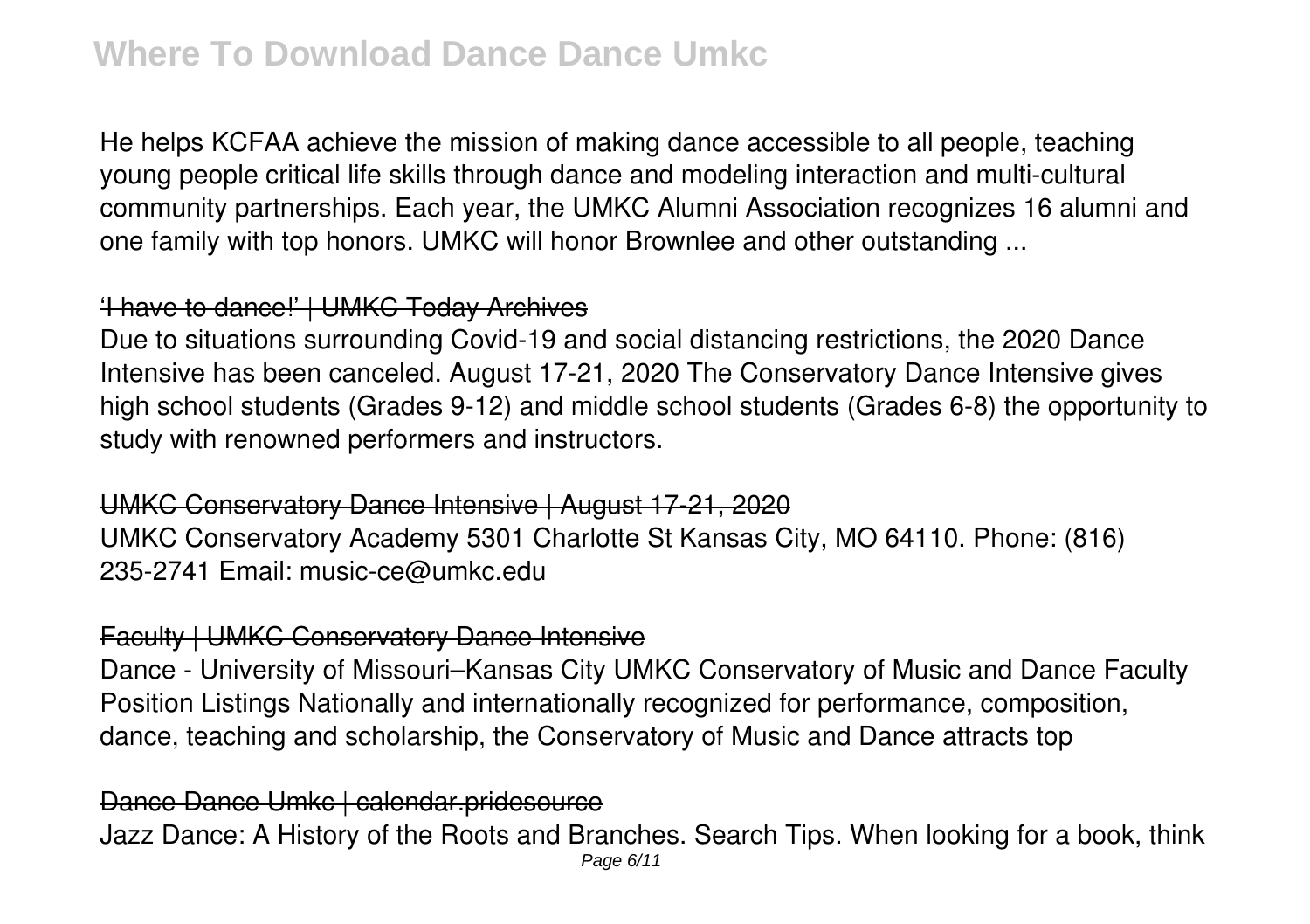different aspects. For example: What kind of dance? Ballet? Modern? Jazz? For starters? Dance of a particular country or ethnic group? A particular dancer, choroeographer, or other people or groups? Dance of particular countries, e.g.: Dance Greece ...

# Books - Dance - Research Guides at UMKC University Libraries

? Complete the UMKC application for admission. ? Complete the Conservatory Supplemental Application for admission. ? Previous training in ballet and/or modern dance is required. ? Applicants will be admitted upon approval of the dance faculty. ? Final approval of the major by the dance faculty will be made at the end of the freshman year.

Pictures of all the pieces performed by UMKC dancers at The Folly in downtown Kansas City, Missouri from April 21 to 23 of 2016 and various candids of dancers, the venue and the surrounding area.

This dissertation examines the embodied cultural practice of dance among several groups in the Kansas City area. The dance groups were studied as Communities of Practice (CoP), as outlined in the Lave-Wenger model of CoP. The CoP model uses the complementary concepts of "reified structures" and "peripheral participation" to explain social learning. This dissertation argues that participation in dance activities creates body schema and social bonds that make dance a powerful mechanism for learning and teaching social behaviors. The dance groups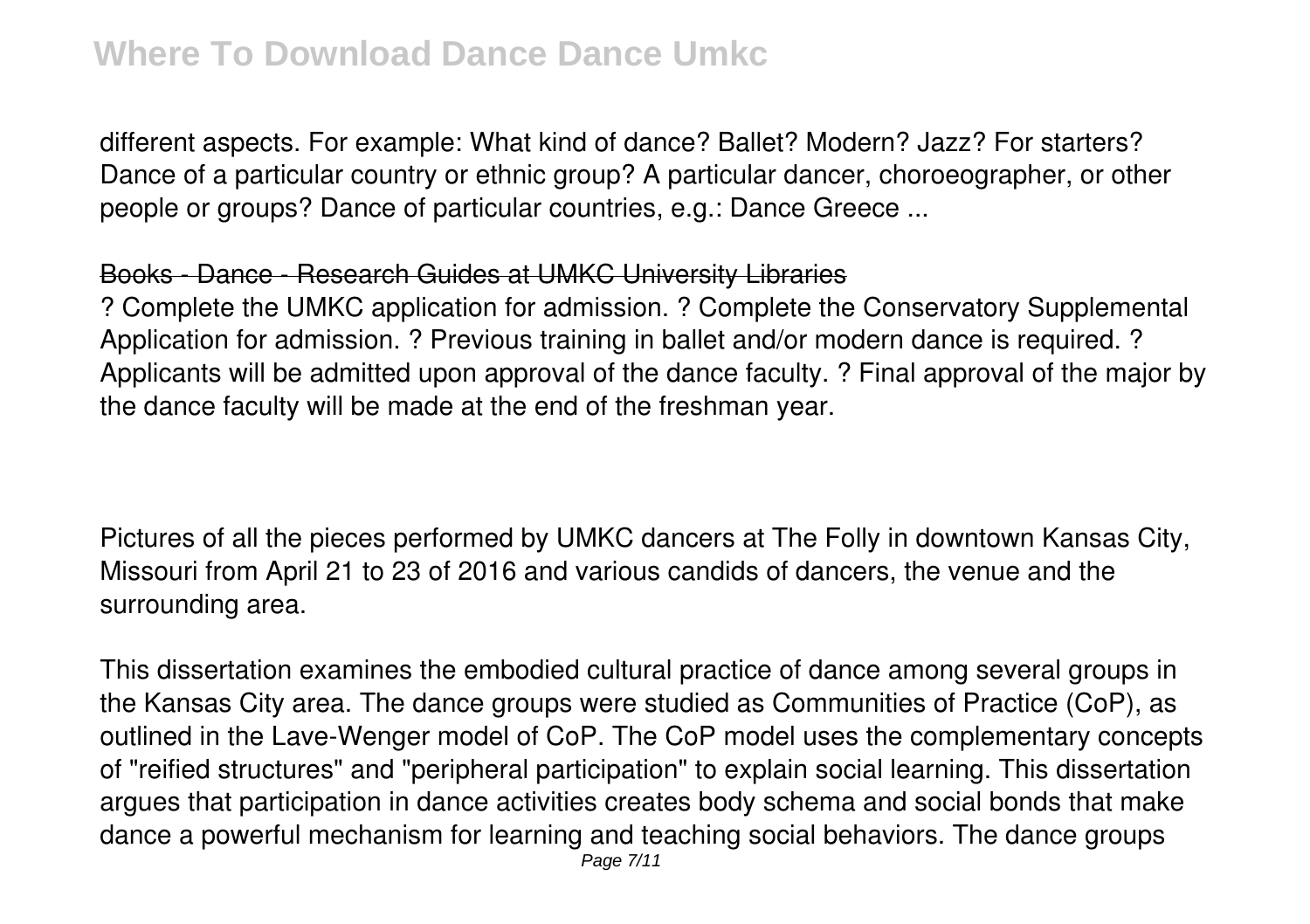# **Where To Download Dance Dance Umkc**

studied covered a spectrum of dance genres, including folkloric, popular, hip-hop, ballroom, ballet, and modern dance. Data were collected from participant observation, interviews, archives, cable TV shows, websites, and published materials. Archival documentation included photographic and video materials, as well as survey data available for secondary analysis. Grounded Theory Methodology based on qualitative data was deemed the most appropriate approach. By examining these dance groups, certain social processes were consistently observed, including 1) similarities in dance practice across groups led to similar social practices and processes over the lifespan; 2) differences in dance genre aesthetic structure were associated with different forms of CoP structure and organization; the more structured the aesthetic of the dance genre, the more structured and hierarchical the organization of the dance group; 3) certain factors/attributes of the CoPs contributed to the dance group's robustness and longevity; and 4) the mediation of time and space with other dancers during dance served as a model of interactions between self and others and developed the skills of collaboration. Overall, this study found the sharing and mediation of time and space during dance shaped individual social interactions into increasingly cooperative and collaborative activities. Also, the aesthetic structure of the dance genre was associated with the dance group's hierarchical social structure.

Convention programs includes biographical information for Missouri and National Square Dance figures, maps of the Convention Center showing the location of displays and activities, Page 8/11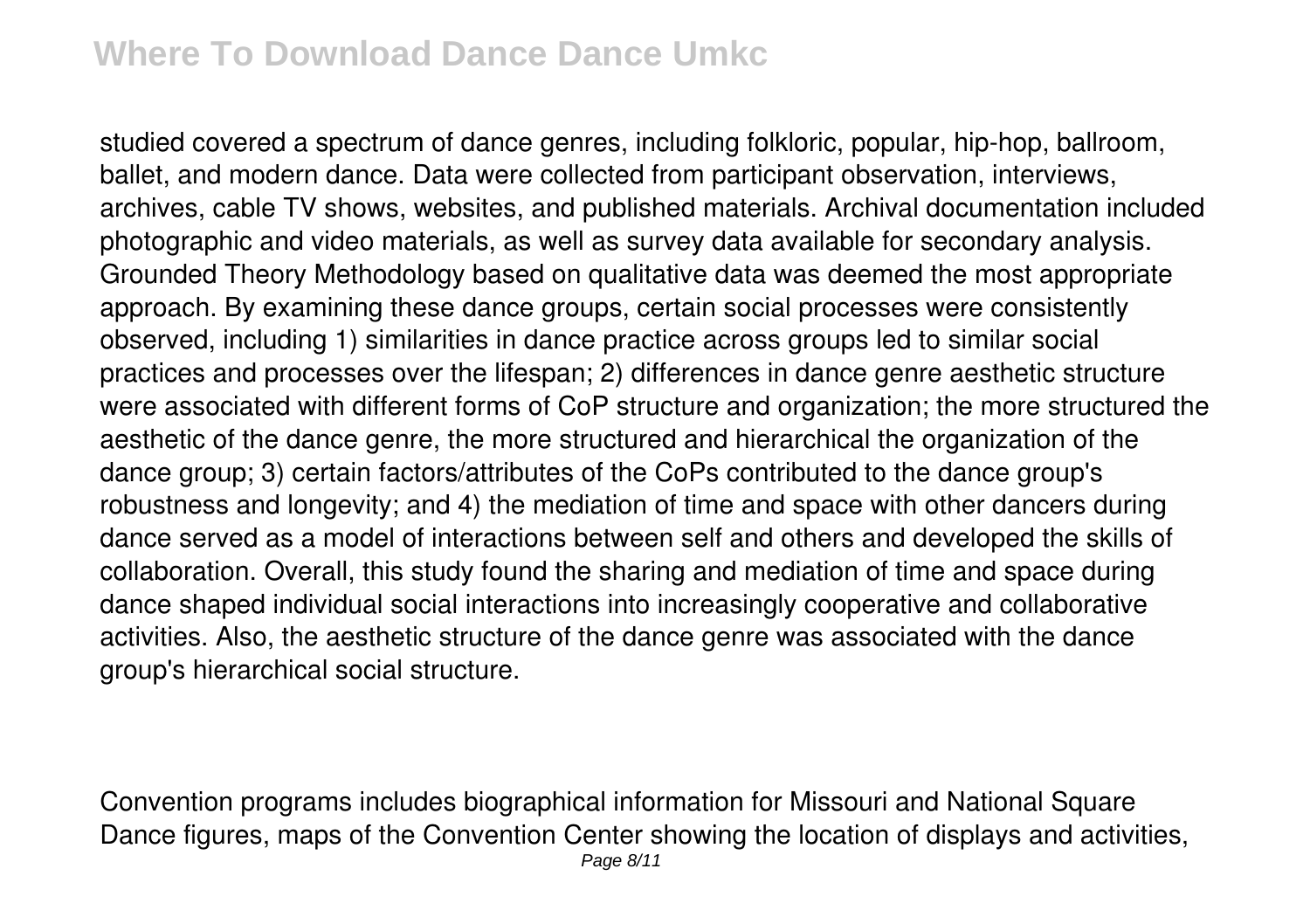a list of callers, and a synopsis of educational presentations.

Dances for an Expanding Universe For Teachers of Grades 5-8 Spinning planets, streaking comets, and shooting stars comprise this astrological adventure that will propel your students into orbit! Dance Educator, Harlan Brownlee from Kansas City, has authored lesson plans that integrate dance with the characteristics and movement patterns of the planets and the sun in our solar system. Learn ways to help students apply and demonstrate their understanding of the gravitational force that keeps planets and moons in orbit, by creating dance sequences based on objects in the solar system. You and your students will enjoy this unique choreography experience!

(Willis). A piano series for the early beginner combining rote and note approach. The melodies are written with careful thought and are kept as simple as possible, yet they are refreshingly delightful. All the music lies within the grasp of the child's small hands.

Uses easily understood notated exercises as a means to learning the skills all dancers must acquire, including muscular strength, elasticity, coordination and the ability to move musically and rhythmically.

"What a wonderful idea for an adventure! Absolutely inspired, timely, and important." —Alistair Humphreys, National Geographic Adventurer of the Year and author of The Doorstep Mile and Around the World by Bike Outdoor educator and field researcher Sara Dykman made history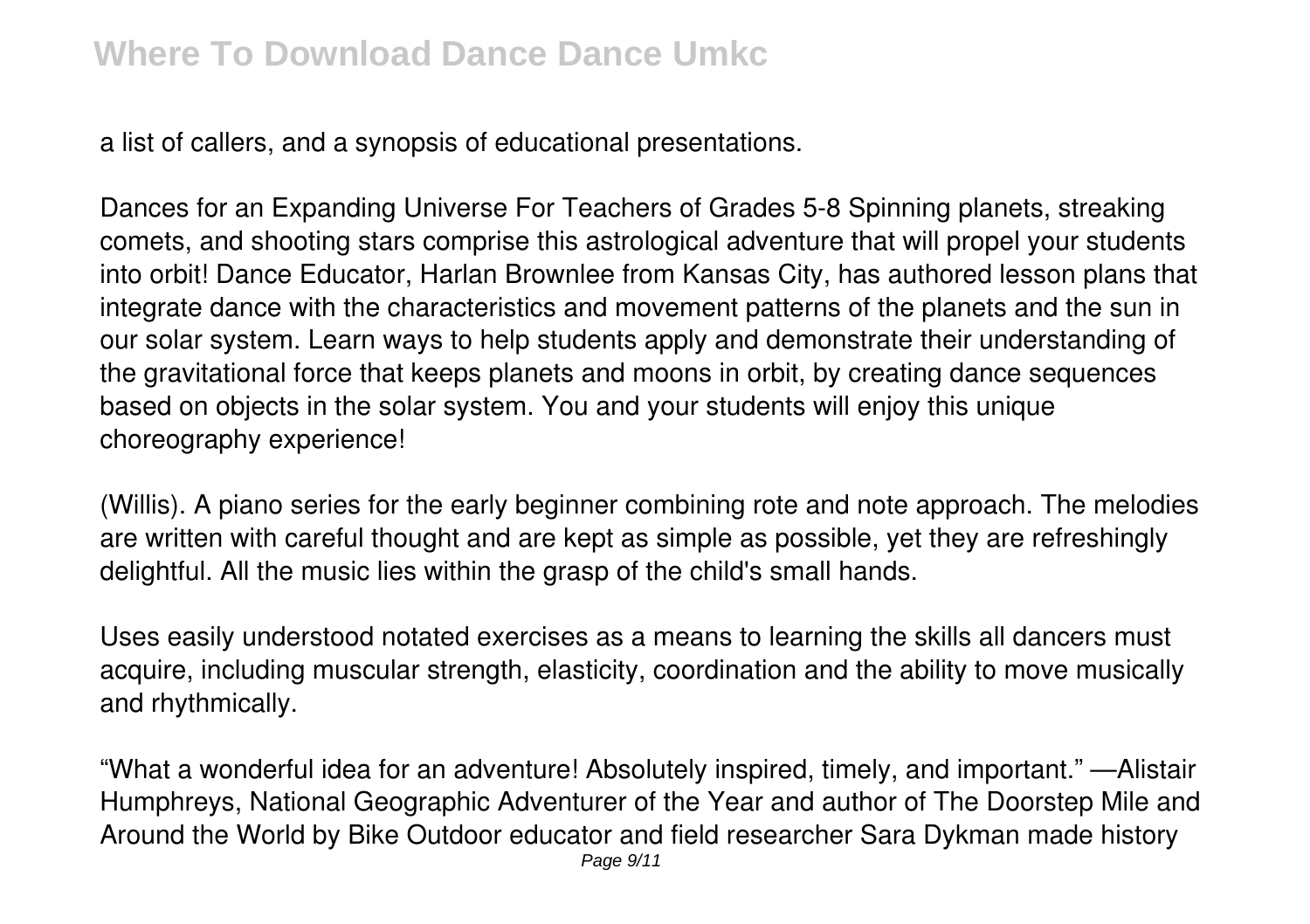when she became the first person to bicycle alongside monarch butterflies on their storied annual migration—a round-trip adventure that included three countries and more than 10,000 miles. Equally remarkable, she did it solo, on a bike cobbled together from used parts. Her panniers were recycled buckets. In Bicycling with Butterflies, Dykman recounts her incredible journey and the dramatic ups and downs of the nearly nine-month odyssey. We're beside her as she navigates unmapped roads in foreign countries, checks roadside milkweed for monarch eggs, and shares her passion with eager schoolchildren, skeptical bar patrons, and unimpressed border officials. We also meet some of the ardent monarch stewards who supported her efforts, from citizen scientists and researchers to farmers and high-rise city dwellers. With both humor and humility, Dykman offers a compelling story, confirming the urgency of saving the threatened monarch migration—and the other threatened systems of nature that affect the survival of us all.

Weather on the Move For Teachers of Grades 3- 6 Harlan Brownlee combines his training as a pilot and a choreographer to create an interactive exploration of weather for students and teachers. Participants learn strategies that relate motions of the body and elements of dance to the structure of the earth's atmosphere, cloud formations, and the dynamic exchanges of heat and pressure that create wind and weather conditions.

Describes graduate programs in art, dance, music, and theater, and lists undergraduate programs.